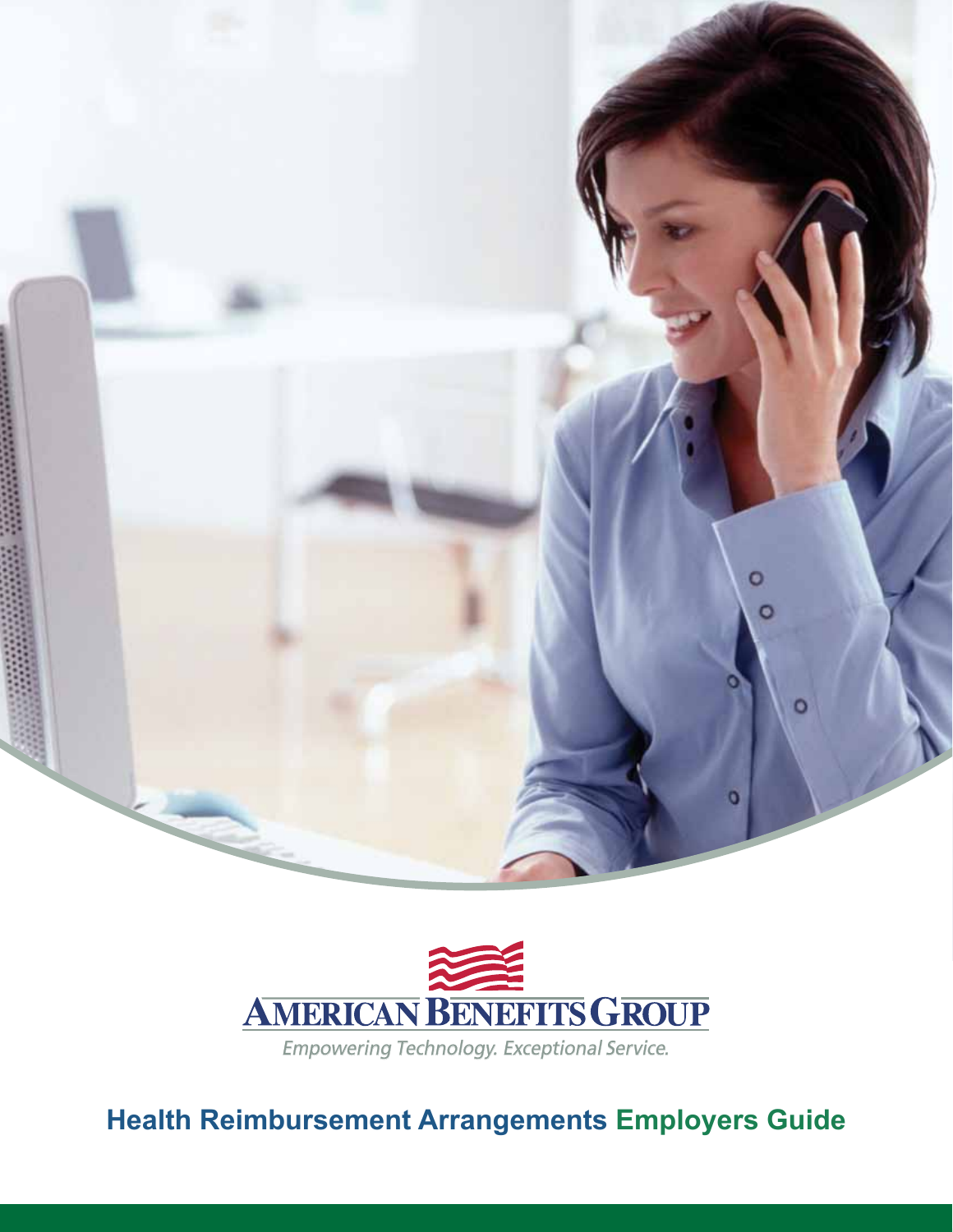#### **What is an HRA?**

Authorized under Section 105 of the Internal Revenue Code, a Health Reimbursement Arrangement (HRA), is a type of self-funded, tax-favored program that may be offered either in conjunction with a health plan, or as a standalone plan to reimburse qualified out-of-pocket medical expenses.

HRAs consist of funds set aside by employers to reimburse employees for qualified medical expenses, just as an insurance plan will reimburse covered individuals for the cost of services incurred. The guidance provided by the Department of the Treasury makes it clear that health reimbursement accounts are not a new type of account designated within the Internal Revenue Code. Rather, employers qualify for preferential tax treatment of funds placed in a health reimbursement account in the same way that they qualify for tax advantages by funding an insurance plan. (Employers can deduct the cost of an insurance plan — and now a health reimbursement account — as a business expense under Internal Revenue Code section 162.)

Under a health reimbursement account, the employer provides funds, not the employee. If the employer chooses, unused funds may be rolled over at the end of the year, although this is not a requirement. Former employees, including retirees, can have continued access to unused reimbursement amounts. Health reimbursement accounts remain with the originating employer and do not follow an employee to new employment.

Although HRAs can be established in conjunction with any type of health plan, most often they are paired with a High Deductible Health Plan (HDHP). This pairing allows an employer to fund employees' individual Health Reimbursement Accounts using premium savings realized by switching from a traditional co-pay or low deductible health plan to a more economical high deductible plan.

### **An HRA Provides More Choices and Control**

Please note that with health care reform, there are additional factors to be taken into consideration when you are designing your HRA. Work with American Benefits Group to help you design a compliant HRA that meets your needs.

The HRAs flexibility allows employers to design their HRA plans with features that reduce healthcare expenditures, encourage employee engagement in their health care, while controlling out of pocket expenses.

There are many strategic deductible HRA design considerations which provide a great deal of flexibility.

- **Coverage tiers**—How much will be contributed for employees with single versus family, or two person coverage?
- **Deductibles**—Will the HRA have a deductible that must be met before it will reimburse covered expenses? Or will the HRA be available to reimburse covered expenses without requiring the employee to pay for a portion of these expenses first?
- **Covered expenses**—Will the HRA reimburse deductible expenses, co-pays, coinsurance? What about In-network expenses versus out-of-network expenses?

### **What are Some Examples of HRA Plan Designs?**

HRA plan designs are virtually limitless, but below are examples of frequently used plan designs. These examples are based on pairing an HRA with a High Deductible Health Plan that has a \$2,000 deductible with 100% coinsurance.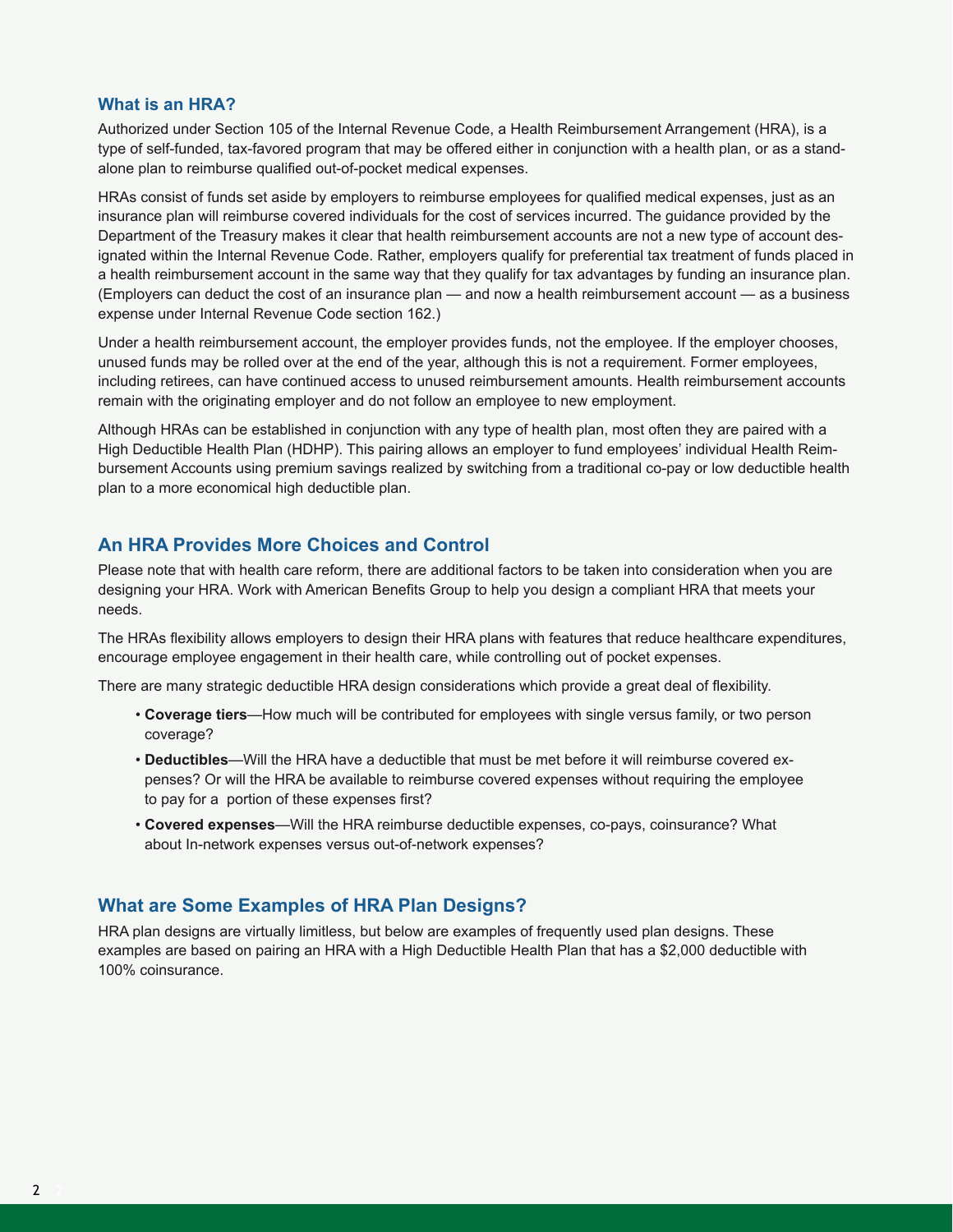| Design 1 - Employee Pays First                                                                                                                                                                         | Design 2 - Employer Pays First                                                                                                                                                                                                                                                                                                                                       |
|--------------------------------------------------------------------------------------------------------------------------------------------------------------------------------------------------------|----------------------------------------------------------------------------------------------------------------------------------------------------------------------------------------------------------------------------------------------------------------------------------------------------------------------------------------------------------------------|
| • Employee pays first \$1,000 of deductible                                                                                                                                                            | • Employer reimburses first \$1,000 from HRA                                                                                                                                                                                                                                                                                                                         |
| • Employer reimburses next \$1,000 from HRA                                                                                                                                                            | • Employee pays next \$1,000                                                                                                                                                                                                                                                                                                                                         |
| • Health plan pays remaining covered benefits                                                                                                                                                          | • Health plan pays remaining covered benefits                                                                                                                                                                                                                                                                                                                        |
| Benefits: Employer saves the most money.                                                                                                                                                               | Benefits: Provides first-dollar coverage for                                                                                                                                                                                                                                                                                                                         |
| Encourages informed and responsible use of                                                                                                                                                             | employees. Can help assure transition to a high                                                                                                                                                                                                                                                                                                                      |
| health care services.                                                                                                                                                                                  | deductible plan                                                                                                                                                                                                                                                                                                                                                      |
| Design 3 - Split Deductible<br>• Employer deductible costs<br>• Health plan pays remaining covered benefits<br>Benefits: Offers a "middle ground" plan in<br>which expenses are shared from the outset | <b>Design 4 - Divided Deductible</b><br>• Employee pays first \$500 of deductible<br>• Employer reimburses next \$1,000 from HRA<br>• Employee pays next \$500 of deductible<br>• Health plan pays remaining covered benefits<br>Benefits: Employee deductible is divided in<br>two. The initial employee portion can mirror the<br>group's current plan deductible. |

# **How Will a Deductible HRA Benefit the Employer?**

Every employer is faced with increasing premiums for their health insurance, and a strategically designed HRA is a viable option to combat those rate increases. Pairing a high deductible health plan with an HRA has a number of advantages for an employer, including:

- Reduction of the health insurance premium. When you replace your low deductible health plan with a high deductible plan you can reduce your fixed premium expense by 30% or more.
- If employees incur fewer medical expenses than the amount you made available to them in the HRA, the employer keeps the savings.
- Opportunity to reduce costs at renewal, since employees will have an incentive to make more informed decisions about their health care.
- Reimbursements from the HRA are tax deductible and tax free to employees.
- Reimbursements may be made from your business's general account when medical expenses are incurred, which allows for greater control of cash flow. There is no pre-funding of the HRA account required.
- If an employee's employment is terminated, the employer can retain ownership of the unused HRA funds.
- Employer control and flexibility in designing the HRA. You can specify the terms of your HRA.

## **How will a Deductible HRA Benefit the Employee?**

Pairing a high deductible health plan with an HRA has a number of advantages for an employee, including:

- Protection against catastrophic medical costs.
- HRAs are employer-funded and depending upon the plan design, the employer may provide first dollar benefits coverage through the HRA.
- Tax-free reimbursements of qualified medical expenses.
- Employees are more involved in their health care and make more informed spending decisions.
- Employees can save money when you move to a higher deductible plan with an HRA. If employees currently pay for a portion of their premium, you can reduce the amount they pay.